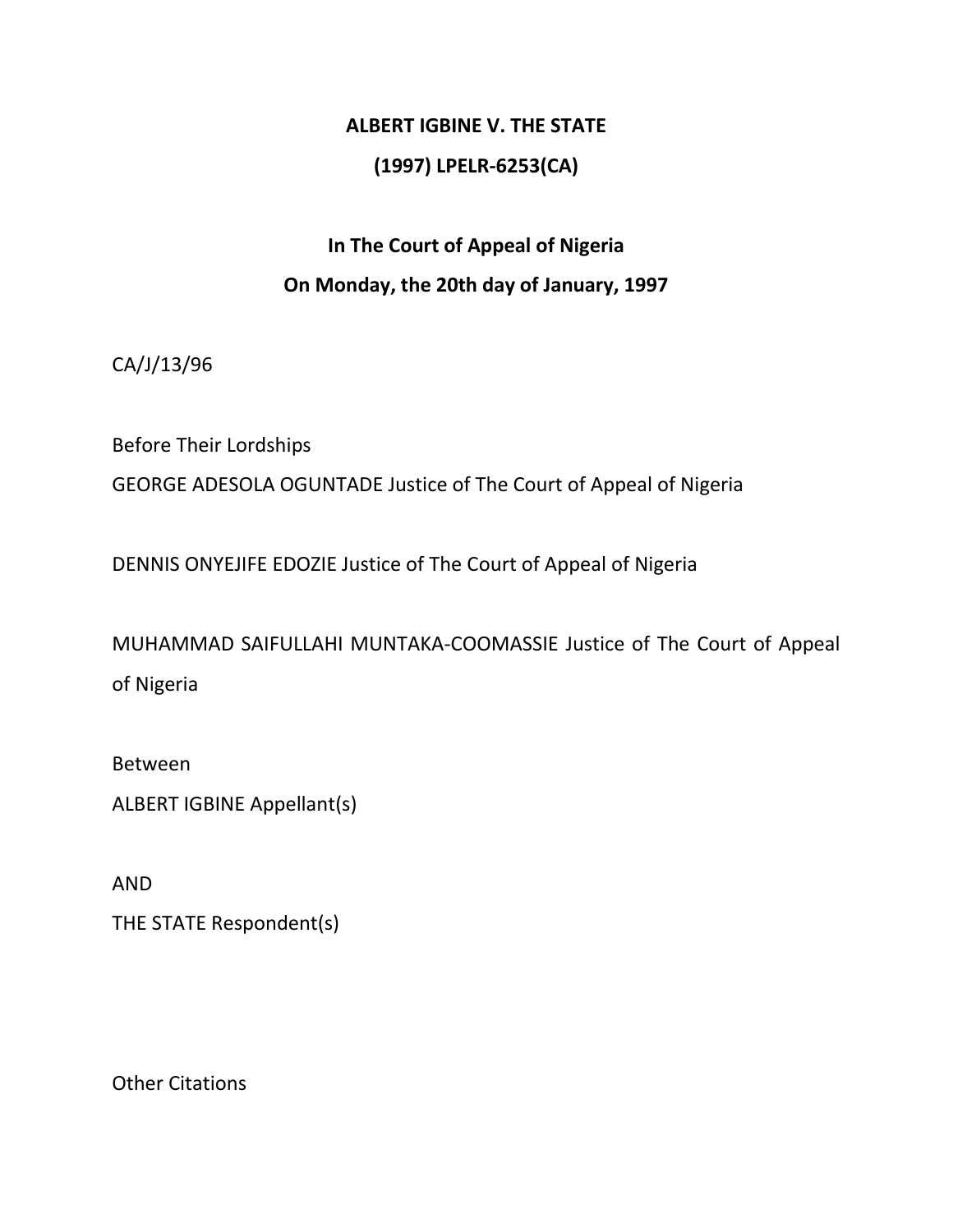Igbine v. State (1997) 9 NWLR (Pt.519)

## RATIO DECIDENDI

1. WORDS AND PHRASES - "CORROBORATION": Meaning of "Corroboration"

"It is interesting to note that ordinarily in a plain language corroboration is confirmation, ratification, verification or validation of an existing evidence coming from another independent witness or witnesses." Per MUNTAKA-COOMASSIE, J.C.A(P. 15, paras. B-C) (...read in context)

2. WORDS AND PHRASES - "RAPE": Definition of "Rape" under section 282(1) of the Penal Code

"Rape is defined by section 282(1) of the Penal Code thus:- "Aman is said to commit rape who, save in the case referred to in Subsection 2, has sexual intercourse with a woman in any of the following circumstances- (a) against her will; (b) without her consent; (c) with her consent, when the man knows that he is not her husband and that her consent, when she is under fourteen years of age or of unsound mind." Per MUNTAKA-COOMASSIE, J.C.A (P. 14, paras. D-F) (...read in context)

3. EVIDENCE - CORROBORATION: Type of corroboration which is required as evidence of the commission of rape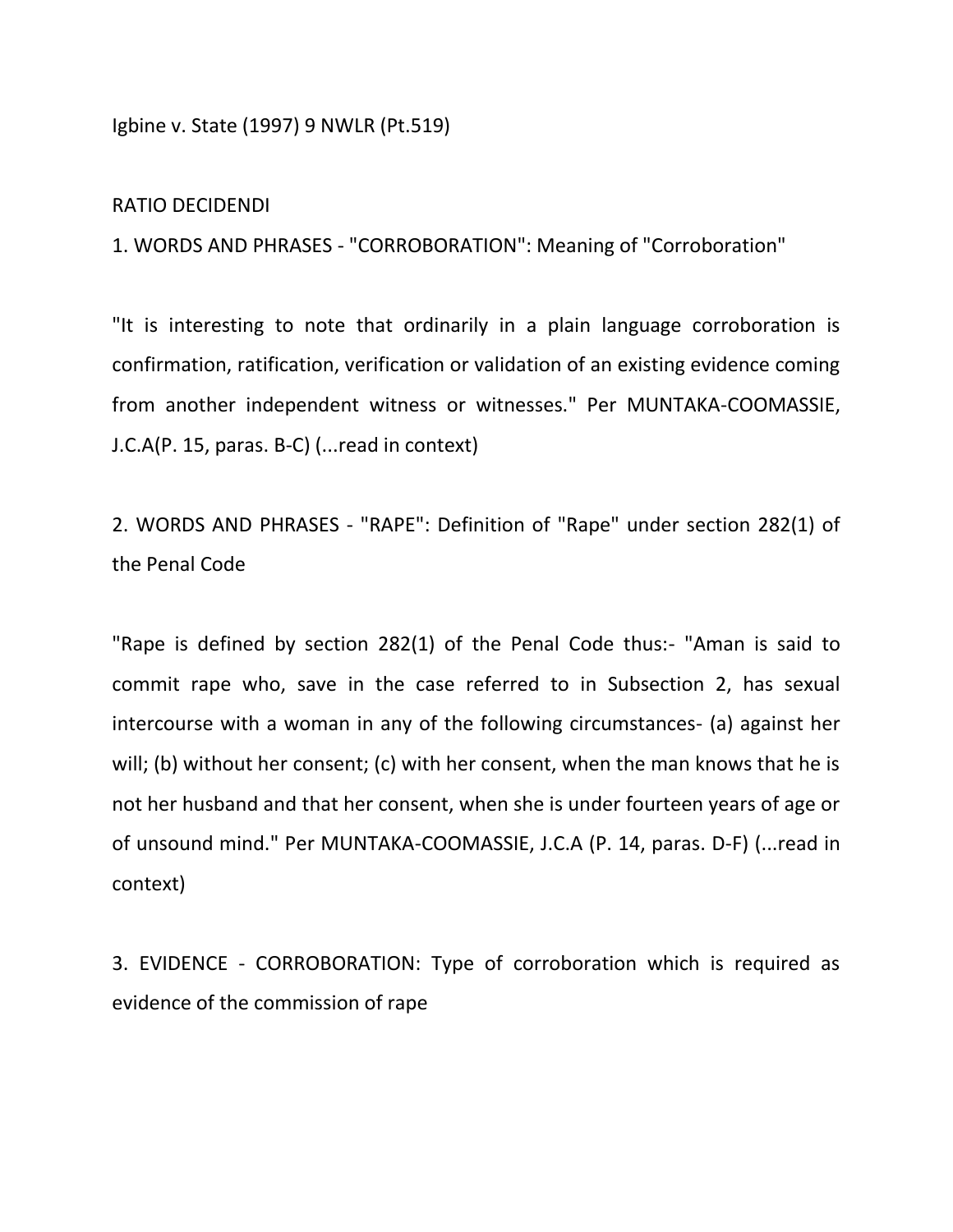"The most crucial issue in this appeal is the question of corroboration of the evidence of the victim of the rape. This type of corroboration is certainly, not the ordinary corroboration, it goes further than that. It demands such corroboration to clearly implicate the accused here appellant. See S. 183(3) of the Evidence Act Cap 112 Laws of the Federation of Nigeria 1990. "A person shall not be liable to be convicted of the offence unless the testimony admitted by virtue of this section and given on behalf of the prosecution is corroborated by some other material evidence in support thereof implicating the accused." Per MUNTAKA-COOMASSIE, J.C.A (Pp. 14-15, paras. F-B) (...read in context)

4. EVIDENCE - CORROBORATION: Condition that must be established before a piece of evidence can qualify as corroborative evidence

"The law is firmly established that the evidence which is offered as corroboration must tend to show: (a) that the offence was committed and (b) that the accused is implicated in it. These two conditions must co-exist before a piece of evidence can qualify as corroborative evidence: See Thomas Idemo v. Inspector General of Police (1957) SCNLR 326; (1957) 2 FSC 26 As was stated in the case of Mbele v. State (1990) 4 NWLR (Pt. 145) 84 at 500, corroborative evidence must be evidence which confirms in some material particular not only that the crime has been committed but also that it was the appellant who committed it: See R. v. Baskerville (1916) 2 KBD. 658 at 667; Ogugu v. State (1994) 9 NWLR (Pt.366) 1 at p. 35, Omisade and Ors v. The Queen (1964) NSCC 170, (1964) 1 All NLR 233; (1964) 1 NMLR 67." Per EDOZIE, J.C.A. (Pp. 21-22, paras. G-D) (...read in context)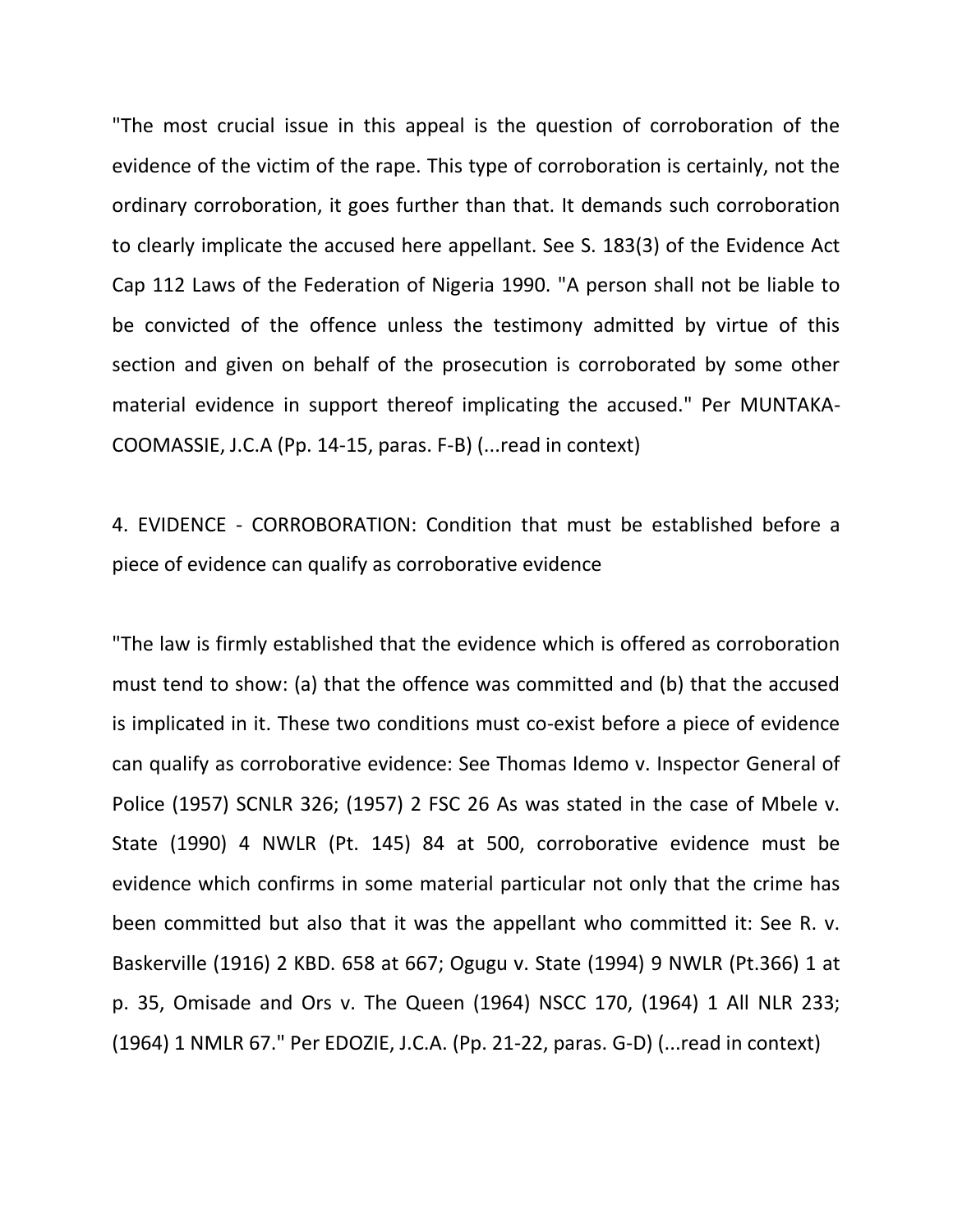5. EVIDENCE - CORROBORATION: Whether evidence that serve as corroboration must not be flawed, doubtful or discredited

" It is trite law that any evidence that will serve as corroboration must not be flawed, doubtful or discredited per Onu JSC in Sambo v. State (1993) 7 (Pt.1) SCNJ 128/130 and 139, (1993) 6 NWLR (Pt.300) 399" Per MUNTAKA-COOMASSIE, J.C.A (P. 17, paras. F-G) (...read in context)

6. EVIDENCE - CORROBORATION: Whether or not evidence of accomplice and that of a child requires corroboration

"It is the law that evidence of accomplice and that of a child requires corroboration. R v. Omisade (1964) NMLR 67/88; and Odofin Bello v. State (1967) NMLR 1. In the English case of R. v. Baskerville supra it was stated that corroborated evidence is evidence which shows or tends to show that the story of the accomplice that the accused committed, but that it was committed by the accused." Per MUNTAKA-COOMASSIE, J.C.A (P. 17, paras. E-F) (...read in context)

7. EVIDENCE - CORROBORATION: Whether or not in criminal cases corroboration must come from the prosecution and not from the defence

"It is also the law that in criminal cases corroboration must come from the prosecution and never from the defence. Therefore even if the appellant lied in his defence of alibi which was never proved that without more cannot supply the required corroboration. See the case of Okafor v. Police (1964) 1 All NLR 302. That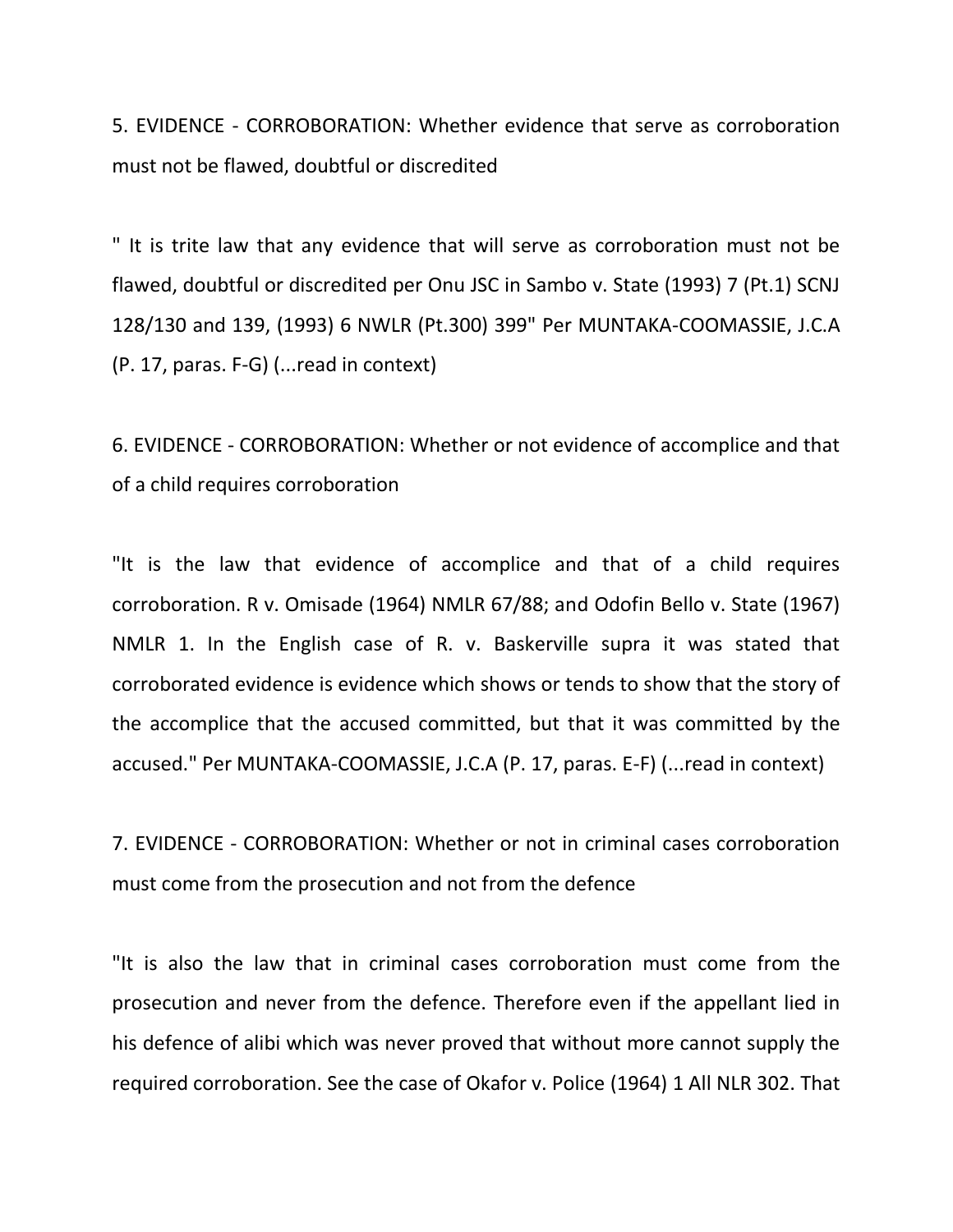being the case the prosecution in this appeal must supply the required corroboration before conviction can stand. In the case of: Olaleye v. The State (1970) 1 All NLR 300; (1969-1970) Vol. 6 NSCC p.250 it was held that both under S.182(3) and s.178(5) of the Evidence Law, the unsworn evidence of the complaintant must be corroborated." Per MUNTAKA-COOMASSIE, J.C.A (P. 18, paras. B-F) (...read in context)

## 8. EVIDENCE - CORROBORATION: Circumstances under which corroboration is required

"Specifically corroboration is required in the following circumstances:- (a) In actions of breach of promise of marriage under S. 177 of the Evidence Act which says:- "No plaintiff in any action for breach of promise of marriage can recover a verdict, unless his or her testimony is corroborated by some other material evidence in support of such promise; and the fact that the defendant did not answer letters affirming that he had promised to marry the plaintiff is not such corroboration. (b) Accomplice before or after the fact and particepis criminis. Section 179 of Evidence Act. (c) Treason and treasonable offences and charge of perjury Section  $179(1)(2)(a)$  and  $(b)$ ,  $(3)$ ,  $(4)$  and  $(5)$  Evidence Act, and  $(d)$ Exceeding speed limit, sedition and sexual offences". A piece of evidence therefore which verifies and validates or reinforces another piece of evidence of the same facts is a corroboration of the other existing one. Where a piece or pieces of evidence require corroboration, the corroborative evidence should consist of any independent testimony which must confirm in some material particulars the evidence in need of corroboration; and in criminal cases implicates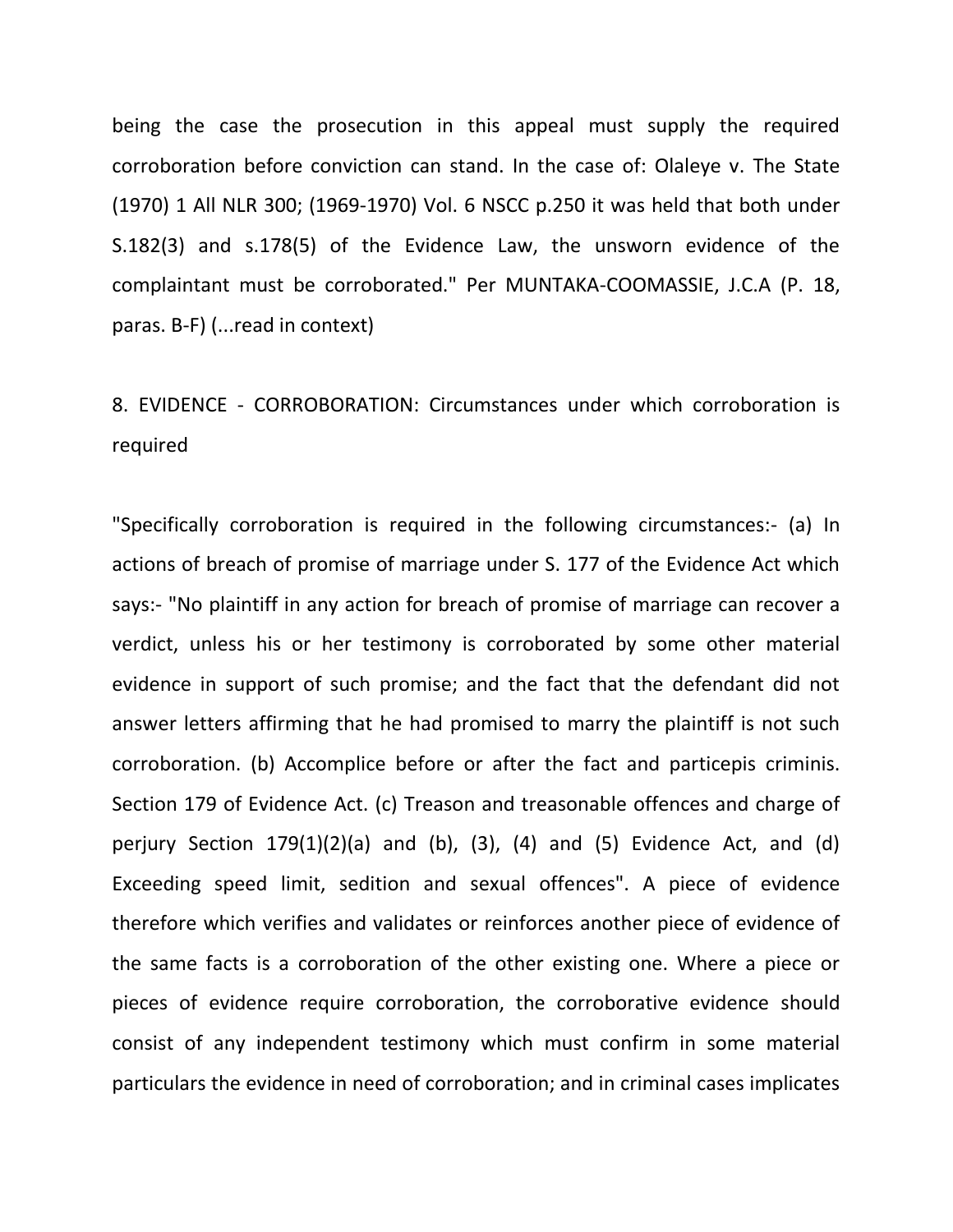the accused. R. v. Baskerville (1916) 2 K.B. 658; and Jatau v. Danladi (1995) 8 NWLR (Pt.415) 592/614 - 615 per Orah JCA." Per MUNTAKA-COOMASSIE, J.C.A (Pp. 16-17, paras. D-C) (...read in context)

9. INTERPRETATION OF STATUTE - SECTION 179 OF THE EVIDENCE ACT CAP 112: Statutory interpretation of S. 179 of the Evidence Act Cap 112

"S. 179 of the Evidence Act Cap 112 provides:- "(1) Except as provided in this Section, no particular number of witnesses shall in any case be required for the proof of any fact. (2)(a) No person charged with treason or with any of the following mentioned in Sections 40, 41 and 42 of the Criminal Code can be convicted, except on his own plea of guilty, or on the evidence in open court of two witnesses at the least to one overt act of the kind of treason' or felony alleged, or the evidence of one witness, to one overt act and one other witness to another overt act of he same kind of treason or felony. (b) This Subsection does not apply to cases in which the overt act of treason alleged is the killing of the president, or in a direct attempt to endanger the life or injure the person of the president. (3) A person shall not be convicted of committing perjury, or of counselling or procuring the commission of perjury, upon the uncorroborated testimony of one witness, contradicting the oath on which perjury is assigned, unless circumstances are proved which corroborate such witness. (4) A person charged under the Road Traffic Law of a State with driving at a speed greater than the allowed maximum shall not be convicted solely on the evidence of one witness that in his opinion he was driving at such speed. (5) A person shall not be convicted of the offences mentioned in paragraph (b) of Subsection (1 of Section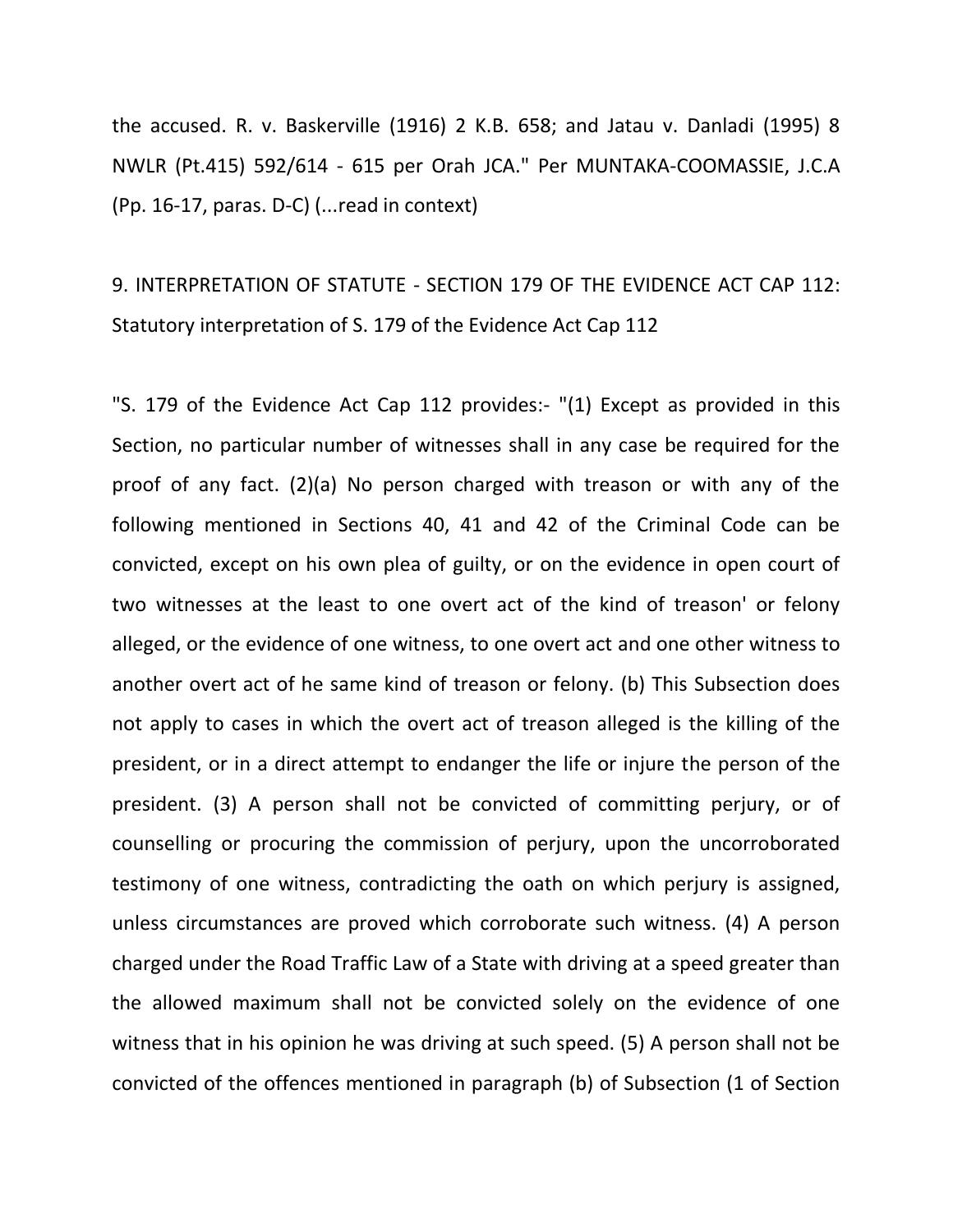51 or in Section 218, 221, 223 or 224 of the Criminal Code upon the uncorroborated testimony of one witness"." Per MUNTAKA-COOMASSIE, J.C.A (Pp. 15-16, paras. C-C) (...read in context)

10. EVIDENCE - UNSWORN EVIDENCE OF A CHILD: Whether or not an unsworn evidence of a child can corroborate another unsworn testimony of another child

"Unsworn evidence of a child cannot corroborate another unsworn testimony of another child, The fact that the appellant unsuccessfully put up a defence of alibi cannot in law serve as a corroborative evidence even though it may strengthen the prosecution evidence. The medical evidence though heavily attacked by the defence shows somehow that there was an act of rape but nothing in the evidence linked or tried to link the appellant with the commission of that offence called rape. That is where, with due respect, the learned trial Judge went wrong in convicting the appellant on the ground that the required corroborative evidence was available. Corroborative evidence must be evidence which confirms in some material particular not only that the crime has been committed but also that it was the appellant who committed it." Per MUNTAKA-COOMASSIE, J.C.A (Pp. 19- 20, paras. D-A) (...read in context)

MUNTAKA-COOMASSIE, J.C.A. (Delivering the Leading Judgment): In the Yola High Court Adamawa State of Nigeria, the accused person, who is now the appellant was arraigned before Thomas, J. charged with raping one Patience Essien a seven year old girl. At the end of the prosecution's case, herein called the respondent,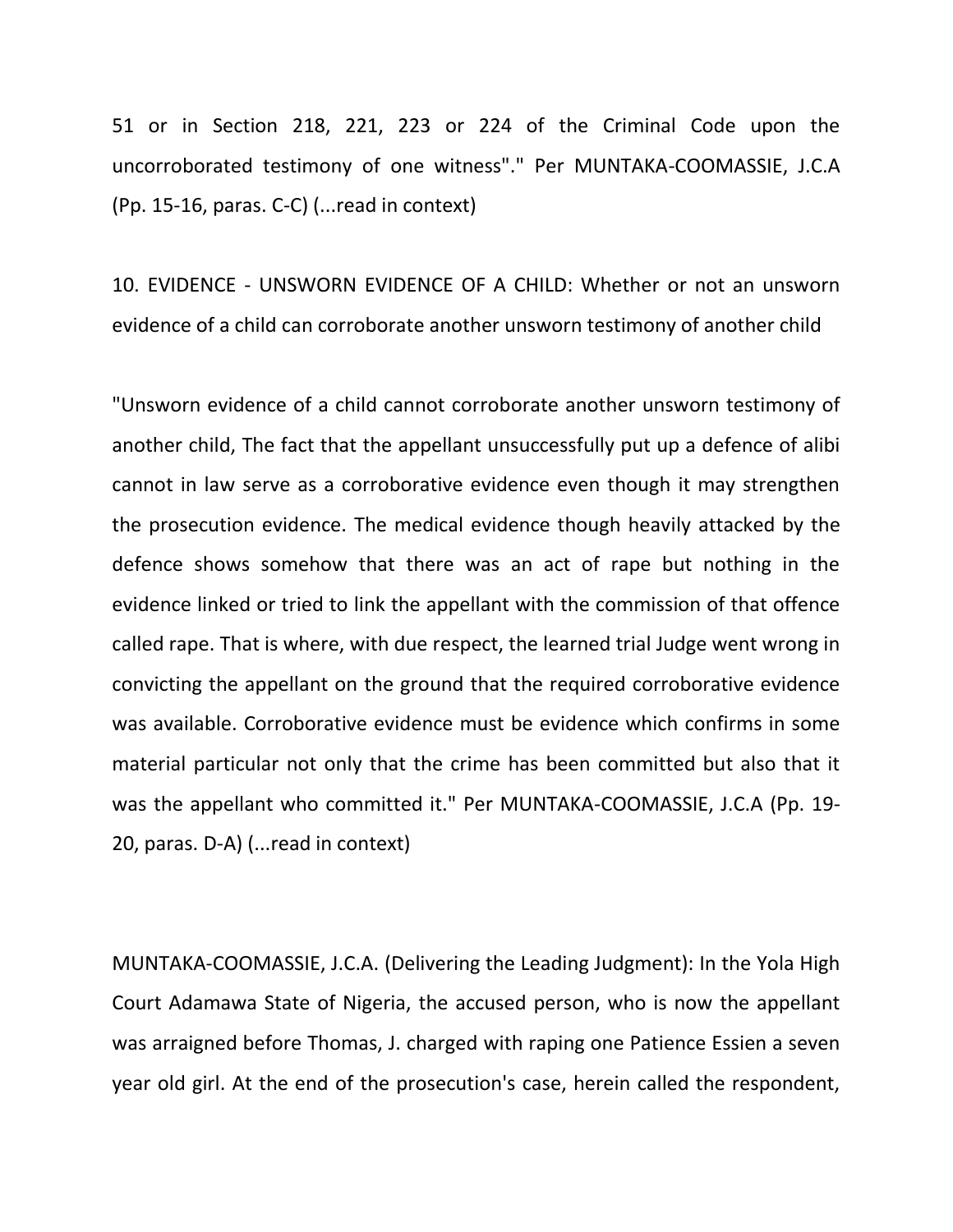the appellant was convicted on 9th January, 1996 for rape of a teenage girl under section 282(1)(e) of the Penal Code Law Cap 89 Laws of Northern Nigeria as applicable in Adamawa State. He was consequently sentenced to five years imprisonment without option of fine. In addition he was fined N5,000.00 or two years imprisonment in default all under Section 283 of the same law. Thomas J, has this to say:-

"In the judicial analysis, I hold the view that the defence of the accused person is so hallow (sic) as the prosecution's evidence is so overwhelming against the accused person and I am satisfied that the charge of rape has been established beyond reasonable doubt. I find you guilty of rape of teenage girl contrary to Section 282(1)(e) of the Penal Code which is punishable under Section 283 of the Penal Code."

Being dissatisfied with the judgment handed down by the High Court hereinafter referred to as trial court the appellant went on appeal before us and supported it with four grounds of appeal as follows:

1. The conviction of the appellant is unreasonable and unwarranted and cannot be supported having regard to the evidence.

2. The learned trial Judge erred in law when he found in his judgment at page 39 lines 24-27 and consequently reached a wrong conclusion.

"I am satisfied that the evidence of PW5 and her contemporaneous recording of her observations in exhibit 1 is sufficient corroboration of rape as described by the prosecutrix in her evidence before me." Particulars supplied.

3. The learned trial Judge erred in law when he convicted the appellant despite the material contradictions in the evidence of the prosecution witnesses and when he proceeded to use his personal knowledge to resolve the contradiction.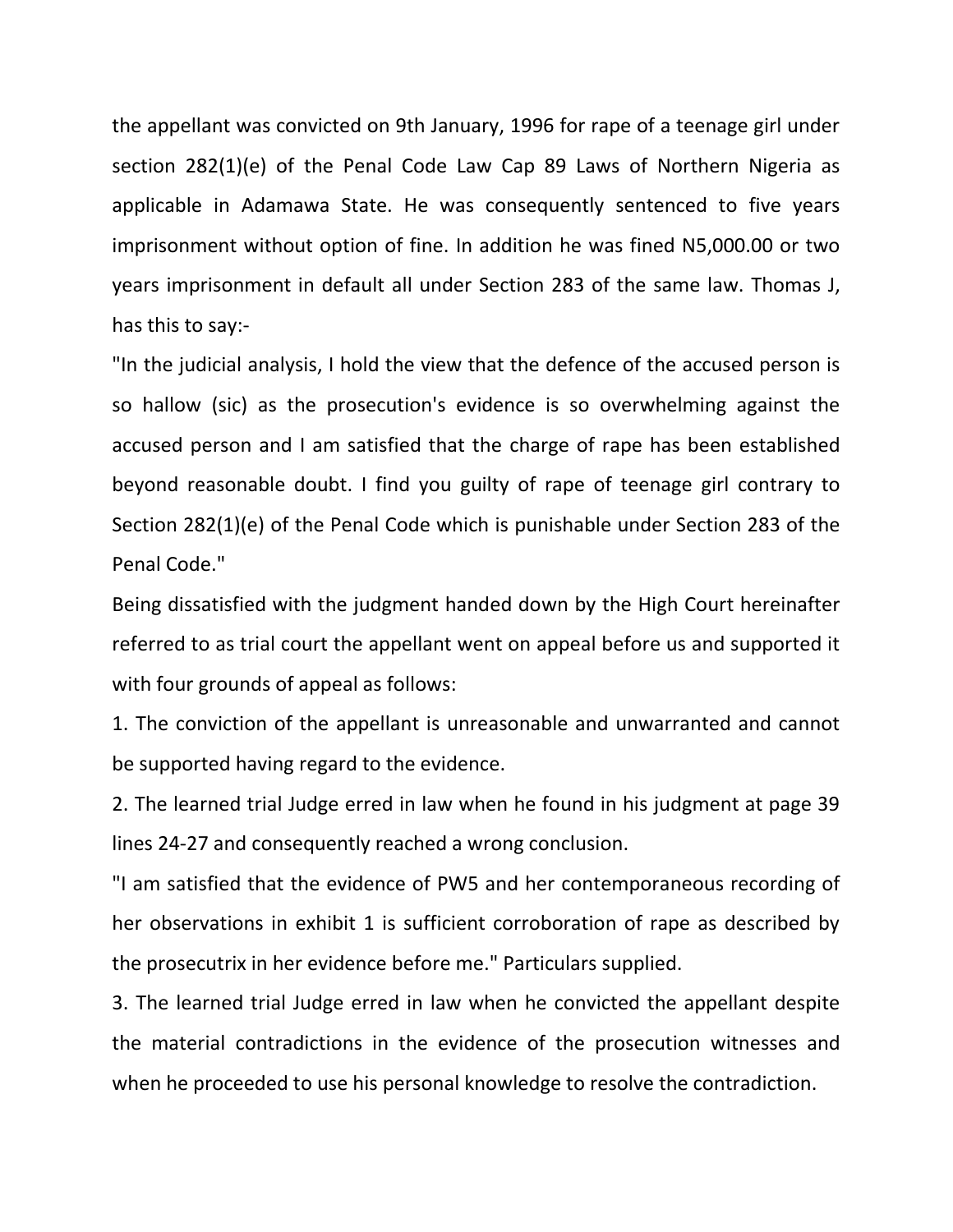Particulars of Error supplied.

4. The appellant had no fair hearing and there was miscarriage of justice going by certain pronouncements and actions of the trial Judge and in view of the lengthy period between the times of final addresses by counsel and the time the judgment was finally delivered.

Pursuant to the rules of this court, the parties, through their counsel, filed and exchanged their Briefs of argument. The appellant formulated four issues for determination of this court as follows:-

(i) Did the prosecution adduce sufficient legal evidence to warrant the conviction of the appellant for rape?

(ii) Did the medical evidence adduced by the prosecution meet the standard of corroborative evidence required to convict the appellant of rape in all the circumstances of the case?

(iii) Was there material contradiction in the evidence of the prosecution and if there was, was the learned trial Judge right in using his own personal knowledge to resolve the contradiction?

(iv) Did the appellant have a fair hearing and a fair trial having regard to the length of time between final addresses and the date of judgment and also by some of the trial Judge's pronouncements and actions against the appellant in the course of trial?

The respondent, as prosecutor, for their own part adopts the issues for determination as set out by the appellant with the exception of issue (ii) there of. In its place the respondent formulated its own to be:-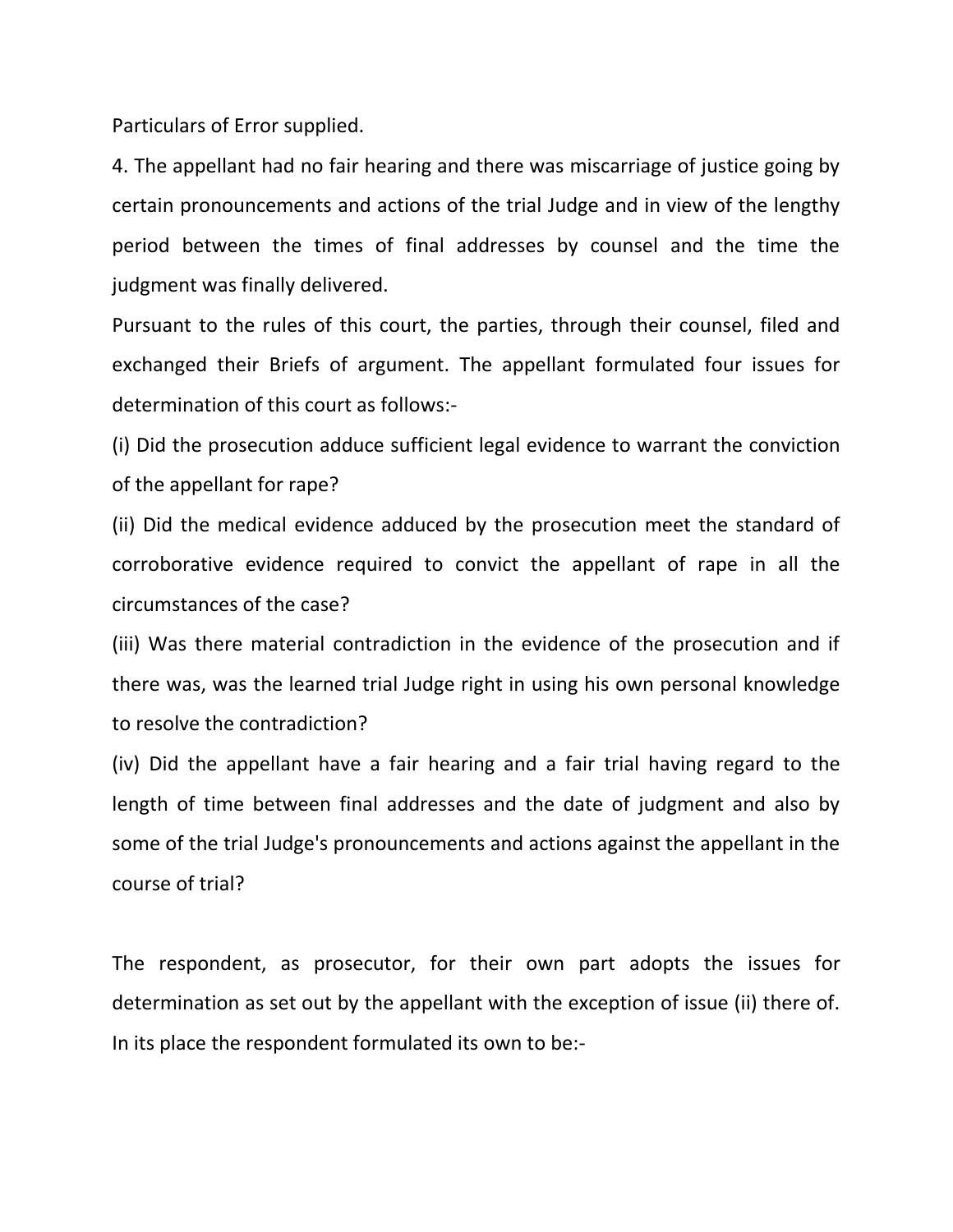(ii) Whether the medical evidence has satisfied the statutory provisions for corroboration, and if not are there other material evidence providing corroboration to warrant conviction of the appellant.

I have thoroughly examined these issues formulated by learned counsel in their respective briefs of argument. I will consider the issues as formulated by the appellant along with issue (ii) added by the respondent supra. I must also state that at the oral hearing of the appeal, learned counsel for the appellant Oloronmuhunle Esq. merely adopted his briefs filed on 15/2/96 and appellant's reply brief filed on 18/4/96. He relied on both briefs and urged this court to allow the appeal set aside the decision of the trial court and quash same. He then urged this court to discharge and acquit the appellant. It is manifest that the respondent filed his respondent's brief on 22/3/96. The respondent's learned counsel Christopher Cromwell (Senior State Counsel Attorney-General' s Chambers, Ministry of Justice, Yola, Adamawa State) who settled the respondent's brief of argument, was absent in court although duly served with hearing notice in respect of the appeal. Accordingly this court proceeded with the hearing of the appeal Ex parte pursuant to the relevant Rules and Orders of this court on the briefs filed by both parties.

The first issue raised by the appellant is whether the prosecution adduced sufficient legal evidence to warrant the conviction of the appellant for rape? It was submitted by learned counsel for the appellant that the evidence of the prosecution falls far short of the standard required to sustain the appellant's conviction.

The facts of this appeal, which are not in serious conflict, could be tersely set out thus: The appellant was convicted of nasty indecent assault called rape under the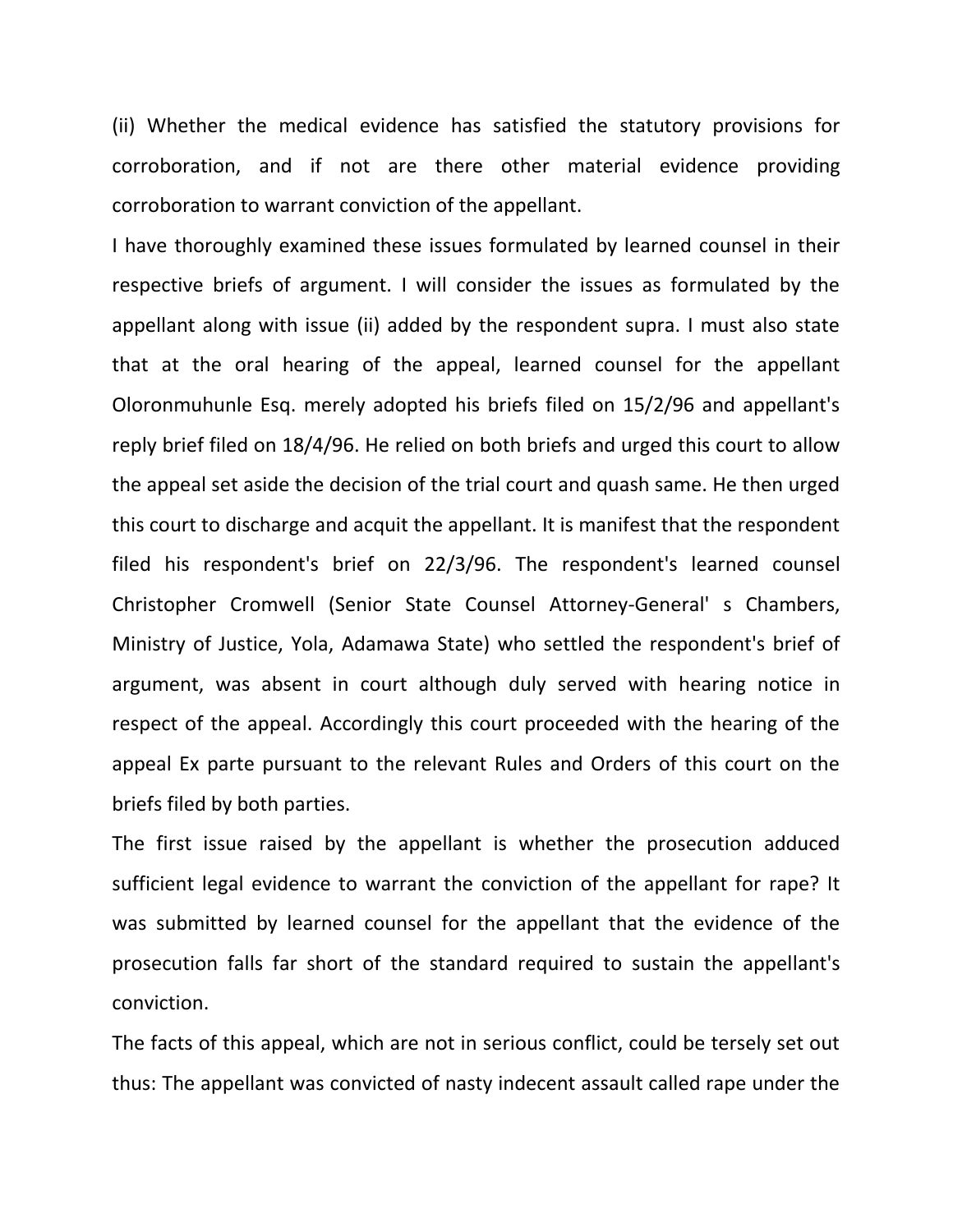Penal Code. He was found guilty of raping a seven year old girl. The prosecutrix as PW3 gave unsworn evidence of the incident. Her father also testified as PW 1 while the mother of the victim gave evidence in court as PW4. The senior brother of the victim, Ubasing Udo Essien, also testified as PW2. Though the evidence of both victim and PW2 directly implicated the appellant they are both children of tender age. The evidence of a medical doctor in a private hospital and that of a doctor in the government hospital were all available to the trial court. The defence of the appellant was that of alibi and that there was no proper corroborative evidence to support the unsworn testimony of the two children. The appellant gave evidence in his own defence and called two other witnesses, including a laboratory technologist with the Government Specialist Hospital (DW1).

Learned counsel then contended that even if the evidence of PWs 2, 3, and 5 put together are considered that without more does not prove the alleged offence of rape beyond reasonable doubt. There must be an independent evidence to sustain the evidence of the prosecutrix who is a child. The un-sworn evidence of another child cannot corroborate that of another child. R. v. Omisade (1964) NMLR 67/68 and Odofin Bello v. State (1967) NMLR p1.

He emphasized the fact that the evidence of PWs 2 and 3 needed corroboration under Section 183(3) of the Evidence Act. That corroborative evidence must go further and implicate the appellant, either directly or circumstantially.

Learned counsel then referred to the evidence of PW5 the doctor from Specialist Hospital Yola. And described same as either non-existent or useless. The said evidence was discredited by the worthless laboratory report. He then submitted that such evidence cannot qualify as corroborative evidence required under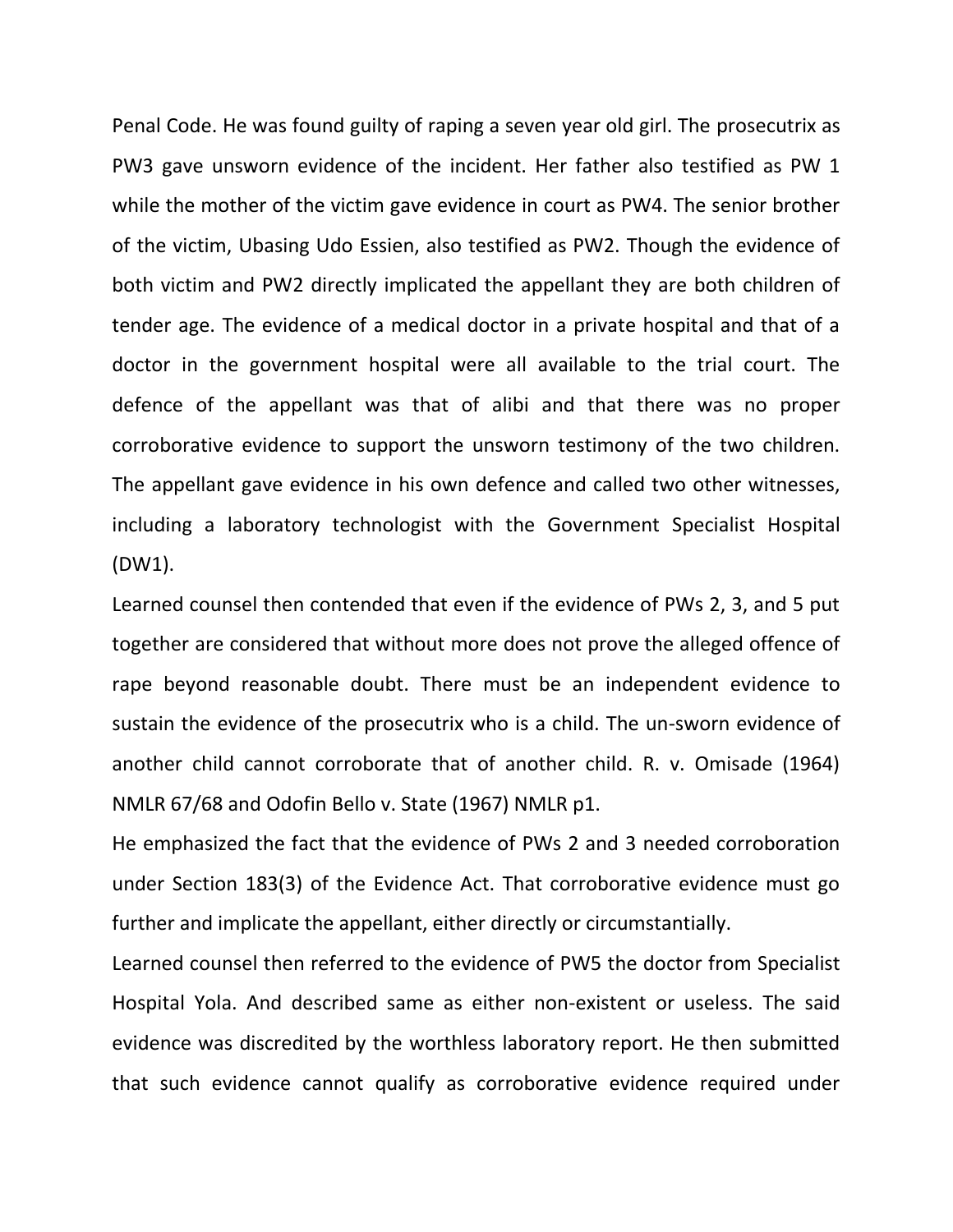Section 183(3) of the Evidence Law since there is no where such evidence implicated the appellant. He relies on the Supreme Court's decision in:

Sambo v. State (1993) 7 (Pt.1) SCNJ 128 at p 130 - 139 per Omo JSC.

I think it is not out of place if one discusses the content of rape under Penal Code Law, Cap. 89 as applicable in Adamawa State. Rape is defined by section 282(1) of the Penal Code thus:-

"Aman is said to commit rape who, save in the case referred to in Subsection 2, has sexual intercourse with a woman in any of the following circumstances-

(a) against her will;

(b) without her consent;

(c) with her consent, when the man knows that he is not her husband and that her consent, when she is under fourteen years of age or of unsound mind."

The most crucial issue in this appeal is the question of corroboration of the evidence of the victim of the rape. This type of corroboration is certainly, not the ordinary corroboration, it goes further than that. It demands such corroboration to clearly implicate the accused here appellant. See S. 183(3) of the Evidence Act Cap 112 Laws of the Federation of Nigeria 1990.

"A person shall not be liable to be convicted of the offence unless the testimony admitted by virtue of this section and given on behalf of the prosecution is corroborated by some other material evidence in support thereof implicating the accused."

It is interesting to note that ordinarily in a plain language corroboration is confirmation, ratification, verification or validation of an existing evidence coming from another independent witness or witnesses.

 $\hat{A}$   $\hat{A}$  S. 179 of the Evidence Act Cap 112 provides:-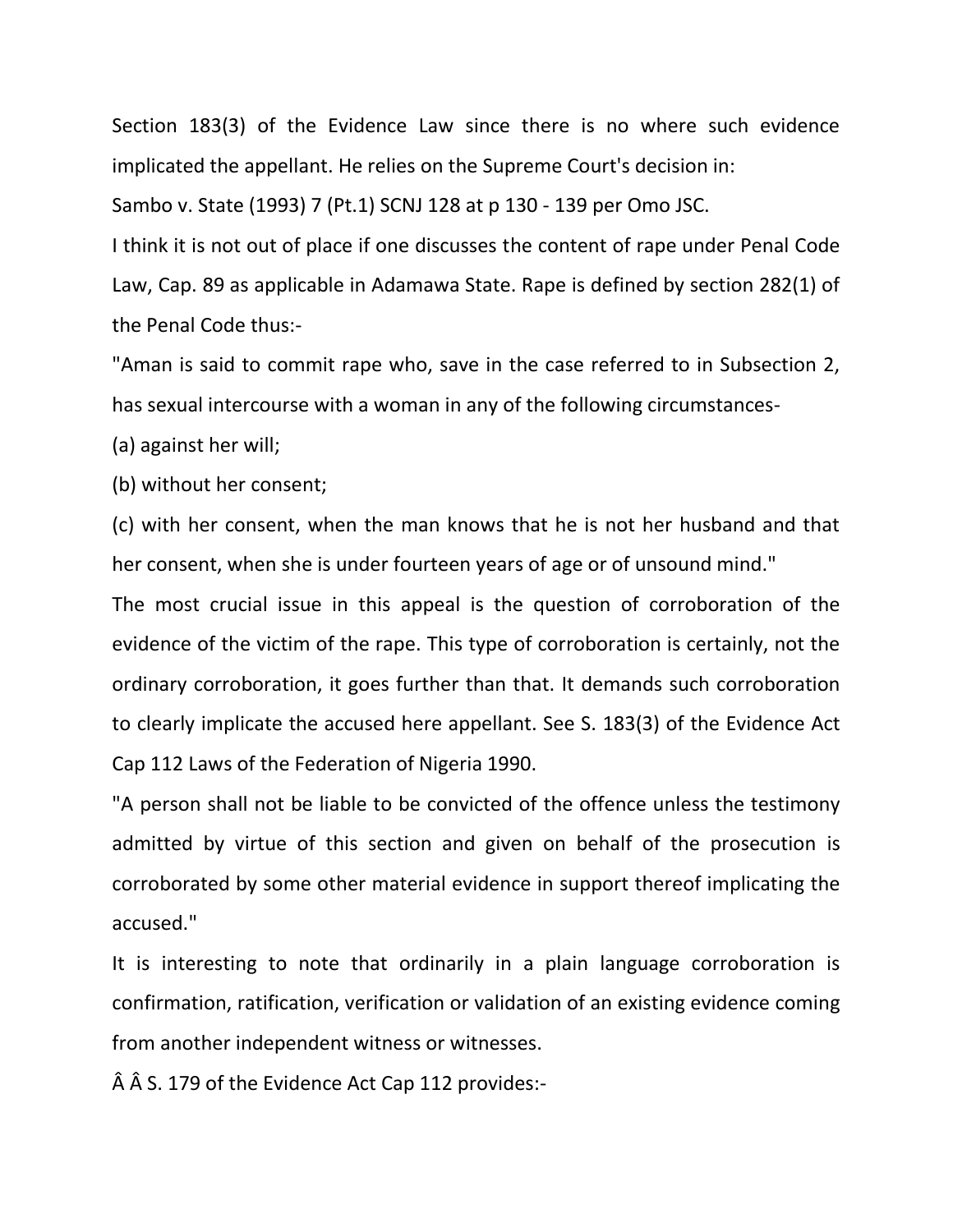"(1) Except as provided in this Section, no particular number of witnesses shall in any case be required for the proof of any fact.

(2)(a) No person charged with treason or with any of the following mentioned in Sections 40, 41 and 42 of the Criminal Code can be convicted, except on his own plea of guilty, or on the evidence in open court of two witnesses at the least to one overt act of the kind of treason' or felony alleged, or the evidence of one witness, to one overt act and one other witness to another overt act of he same kind of treason or felony.

(b) This Subsection does not apply to cases in which the overt act of treason alleged is the killing of the president, or in a direct attempt to endanger the life or injure the person of the president.

(3) A person shall not be convicted of committing perjury, or of counselling or procuring the commission of perjury, upon the uncorroborated testimony of one witness, contradicting the oath on which perjury is assigned, unless circumstances are proved which corroborate such witness.

(4) A person charged under the Road Traffic Law of a State with driving at a speed greater than the allowed maximum shall not be convicted solely on the evidence of one witness that in his opinion he was driving at such speed.

(5) A person shall not be convicted of the offences mentioned in paragraph (b) of Subsection (1 of Section 51 or in Section 218, 221, 223 or 224 of the Criminal Code upon the uncorroborated testimony of one witness".

Specifically corroboration is required in the following circumstances:-

(a) In actions of breach of promise of marriage under S. 177 of the Evidence Act which says:-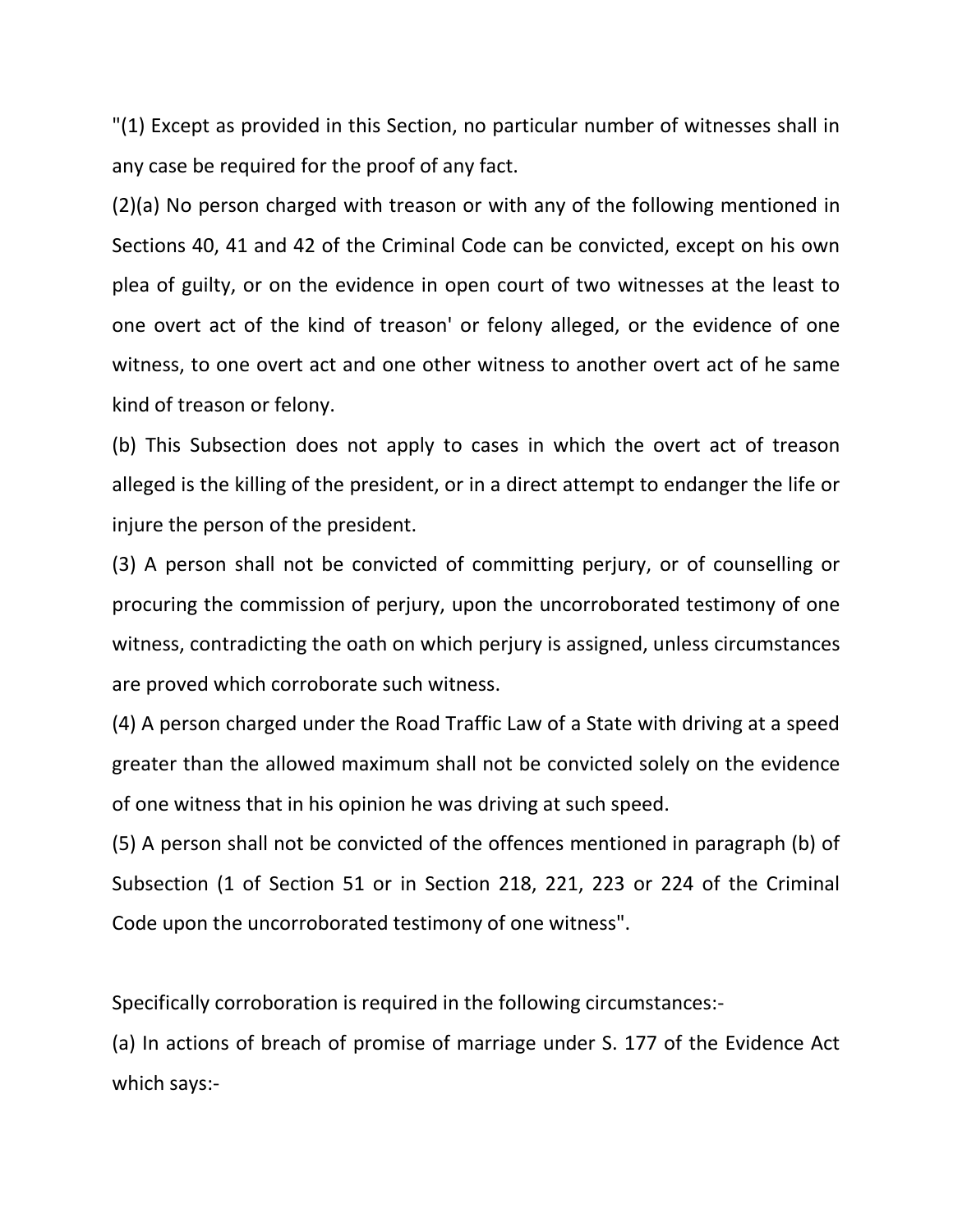"No plaintiff in any action for breach of promise of marriage can recover a verdict, unless his or her testimony is corroborated by some other material evidence in support of such promise; and the fact that the defendant did not answer letters affirming that he had promised to marry the plaintiff is not such corroboration.

(b) Accomplice before or after the fact and particepis criminis. Section 179 of Evidence Act.

(c) Treason and treasonable offences and charge of perjury Section 179(1)(2)(a) and (b), (3), (4) and (5) Evidence Act, and

(d) Exceeding speed limit, sedition and sexual offences".

A piece of evidence therefore which verifies and validates or reinforces another piece of evidence of the same facts is a corroboration of the other existing one. Where a piece or pieces of evidence require corroboration, the corroborative evidence should consist of any independent testimony which must confirm in some material particulars the evidence in need of corroboration; and in criminal cases implicates the accused. R. v. Baskerville (1916) 2 K.B. 658; and Jatau v. Danladi (1995) 8 NWLR (Pt.415) 592/614 - 615 per Orah JCA.

In the appeal at hand the victim a 7-year old girl gave unsworn testimony in which she vividly implicated the appellant. But no reasonable tribunal can convict solely on her evidence. That evidence needs corroboration to convict. The senior brother of the prosecutrix, a child, testified as PW2. He too gave unsworn testimony. His evidence clearly cannot supply the required corroboration. It is the law that evidence of accomplice and that of a child requires corroboration. R v. Omisade (1964) NMLR 67/88; and Odofin Bello v. State (1967) NMLR 1.

In the English case of R. v. Baskerville supra it was stated that corroborated evidence is evidence which shows or tends to show that the story of the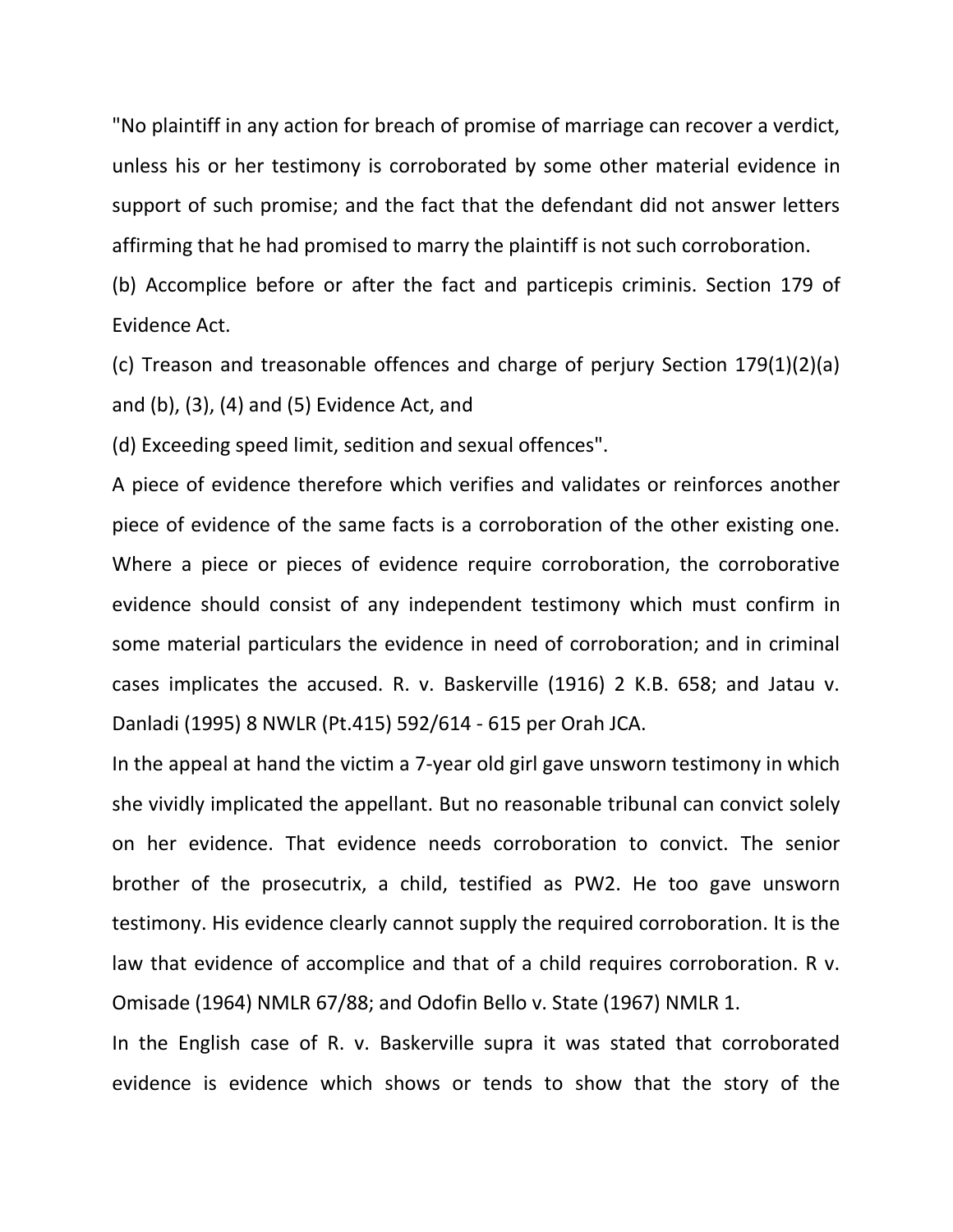accomplice that the accused committed, but that it was committed by the accused. $\hat{A}$   $\hat{A}$  It is trite law that any evidence that will serve as corroboration must not be flawed, doubtful or discredited per Onu JSC in Sambo v. State (1993) 7 (Pt.1) SCNJ 128/130 and 139.(1993) 6 NWLR (Pt.300) 399.

It is clear therefore that the evidence of the victim (PW3) is in dire need of corroboration and the unsworn testimony of her senior brother (PW2) cannot corroborate her testimony. It was stated in Halsbury's Law of England 4th Edition p.286 at paras 474-480 that there is an absolute prohibition to a conviction by virtue of the unsworn evidence of a person of tender age unless the evidence be corroborated. See also R. v. Jones (1939) 27 Criminal Appeal Reports p.33 at 34.

It is also the law that in criminal cases corroboration must come from the prosecution and never from the defence. Therefore even if the appellant lied in his defence of alibi which was never proved that without more cannot supply the required corroboration. See the case of Okafor v. Police (1964) 1 All NLR 302. That being the case the prosecution in this appeal must supply the required corroboration before conviction can stand. In the case of:

Olaleye v. The State (1970) 1 All NLR 300; (1969-1970) Vol. 6 NSCC p.250 it was held that both under S.182(3) and s.178(5) of the Evidence Law, the unsworn evidence of the complaintant must be corroborated.

Assuming without conceding that in this appeal the medical report amounts to corroboration of the act of the rape as narrated by the victim the same report does not in any way corroborate her story that it was the appellant who had raped her. It was not a situation where evidence shows that both the victim and rapist have general infection. Olaleye v. The State supra once there was no independent corroborative evidence coming from the prosecution medical report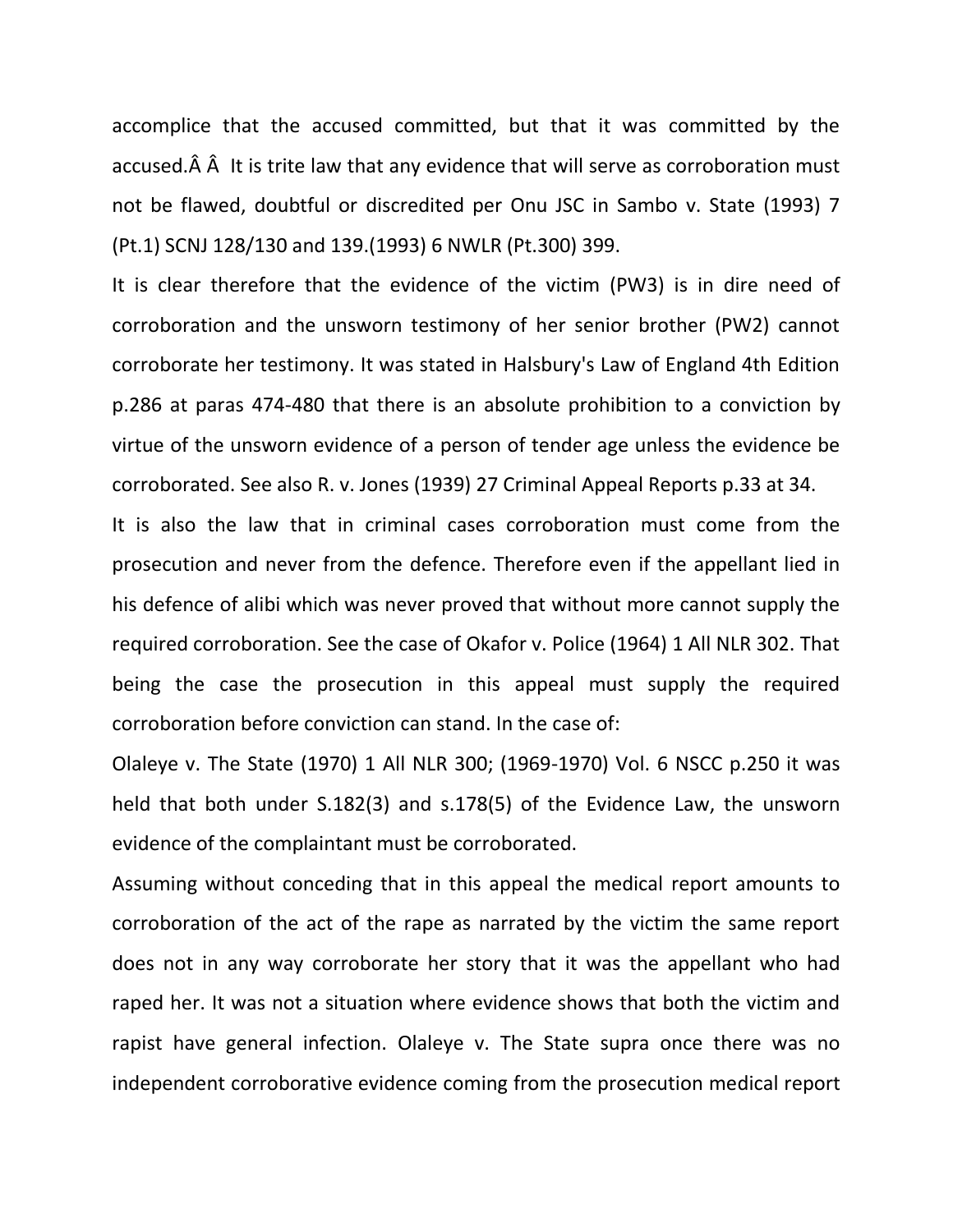alone cannot serve as the required corroboration under S.182(3) of the Evidence Act. That medical report must go further and state that it was infact the appellant that raped the victim. R. v. Knight (1966) 1 All E.R p.647; Francis Okpanefe v. State (1969) 1 All NLR 420; (1969) Vol. 6 NSCC p.382.

Having considered the evidence before the trial court coupled with the submission of both counsel in their respective briefs I realised that the evidence of the prosecutrix (PW3) was damning against the appellant. Going by her evidence it was the appellant who had that nasty indecent assault on her. The evidence of her senior brother (PW2) a child under 14 years of age cannot possibly corroborate her own testimony. Both made unsworn testimony. Unsworn evidence of a child cannot corroborate another unsworn testimony of another child, The fact that the appellant unsuccessfully put up a defence of alibi cannot in law serve as a corroborative evidence even though it may strengthen the prosecution evidence. The medical evidence though heavily attacked by the defence shows somehow that there was an act of rape but nothing in the evidence linked or tried to link the appellant with the commission of that offence called rape. That is where, with due respect, the learned trial Judge went wrong in convicting the appellant on the ground that the required corroborative evidence was available. Corroborative evidence must be evidence which confirms in some material particular not only that the crime has been committed but also that it was the appellant who committed it.

My Lords, in the appeal before us there was no sufficient corroboration. Agreed that the evidence (unsworn) of the victim and her brother directly implicated the appellant. ,These pieces of evidence if believed and corroborated are sufficient to justify the conviction of the appellant. It was clearly believed by the trial court.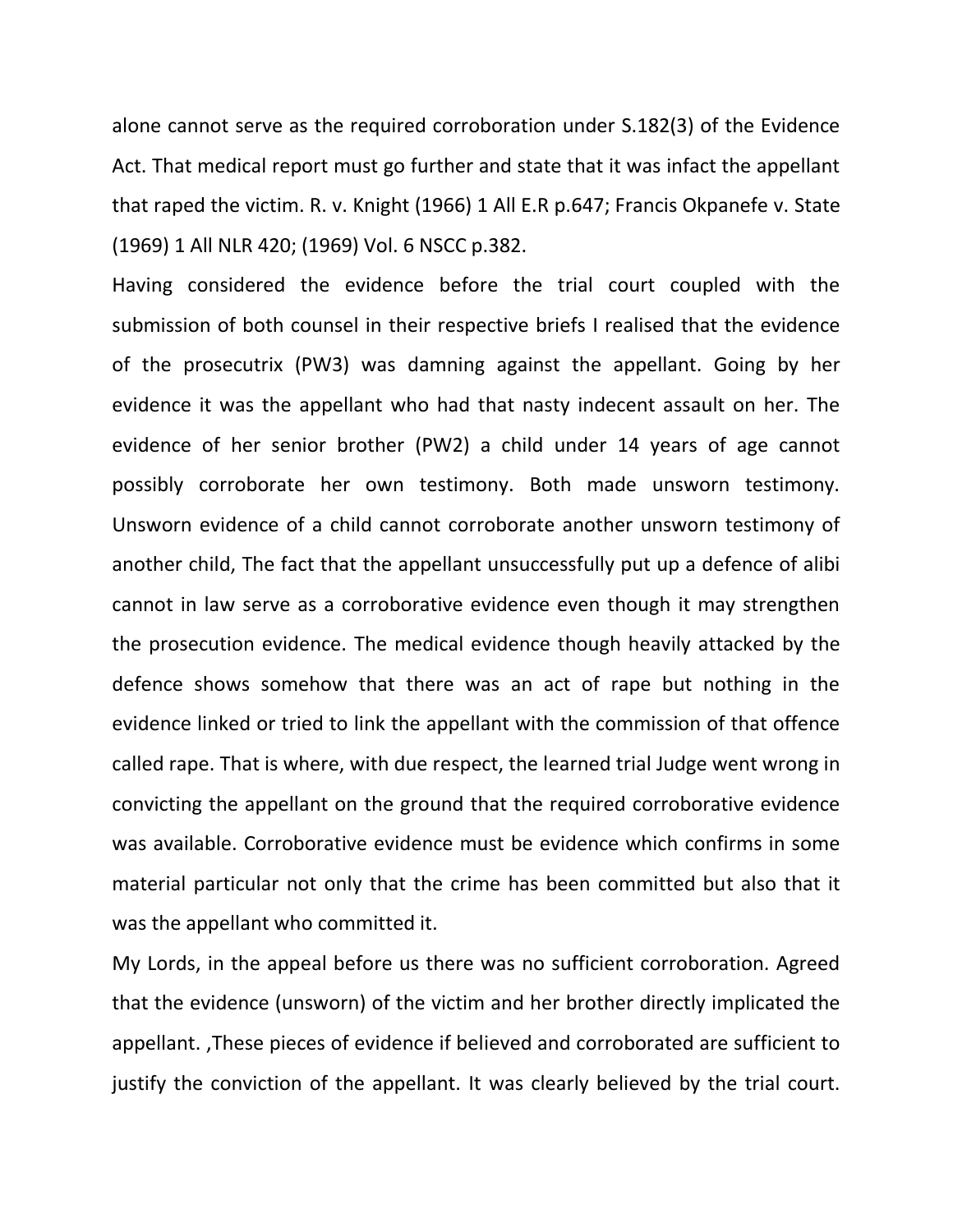But it was wrong for the trial court to hold that there was a sufficient corroborative evidence The corroboration required under S.182(3) of the Evidence Act is not, as held in R. v. Ibe 4 WACA P.131:

"Corroboration of the detail of the crime ....., but some independent testimony which affects the accused by tending to connect them with the crime " See also Mbele v. State (1990) 4 NWLR (Pt. 145) 484 at 500 per Agbaje JSC.

That being the case, this appeal is meritorious and is therefore allowed. The judgment, conviction and sentences of the trial court are hereby set aside. In substitution therefore the appellant is hereby discharged and acquitted.

OGUNTADE J.C.A.: I read before now a copy of the lead judgment by my learned brother Muntaka-Coomassie J.C.A. I agree with his reasoning and conclusion. I would also allow the appeal. The appellant is accordingly discharged and acquitted.

EDOZIE, J.C.A.: The appellant Albert Igbine was on the 9th of January 1996 convicted by Thomas J of the High Court, Yola for the offence of raping Patience U. Essien a girl of 7 years of age. He was accordingly sentenced to 5 years imprisonment with hard labour and in addition a fine of N5,000 or 2 more years imprisonment in default of the fine.

He has appealed to this court against his conviction. To my mind, the appeal turns principally on whether or not there was sufficient corroboration of the evidence of the victim of the rape that is, Patience U. Essien (PW3) and the evidence of her brother Abasima Udo Essien (PW2) who was 13 years old. The learned trial judge, quite rightly in my view, held on page 37 lines 27 to 31 as follows: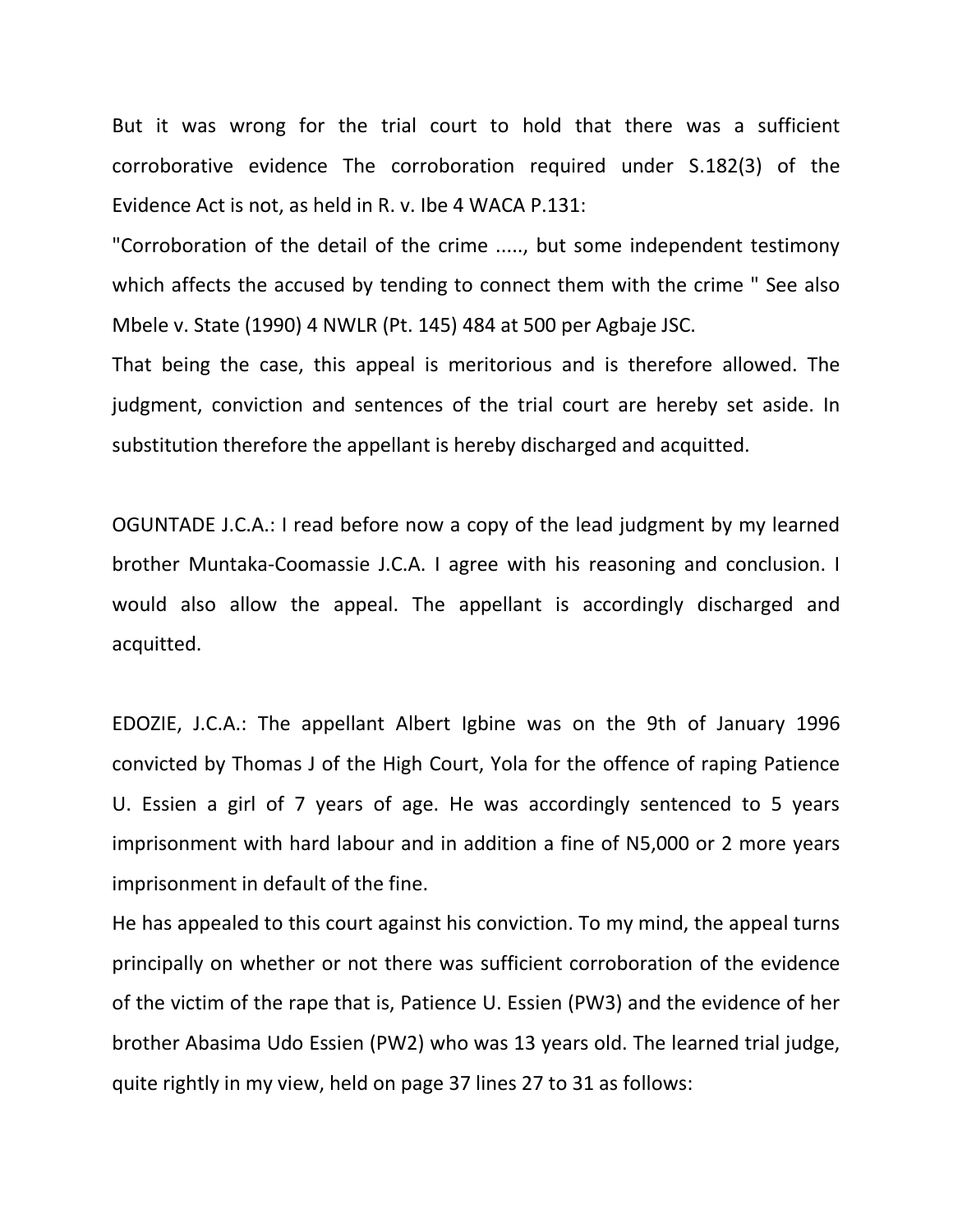"Be that is it may, the evidence of PW3 the prosecutrix still needs corroboration and I agree with the submission of learned defence counsel that the evidence of PW2, another witness of tender age cannot provide the necessary corroboration." Now, turning to the medical evidence of Dr. Mrs Sexena and her report Exhibit 1, the learned trial Judge on page 39 lines 24 to 27 further held thus:

"I am satisfied that the evidence of PW5 and her contemporaneous recording of her observations in Exhibit 1 is sufficient corroboration of rape as described by the prosecutrix in her evidence before me."

The law is firmly established that the evidence which is offered as corroboration must tend to show:

(a) that the offence was committed and

(b) that the accused is implicated in it.

These two conditions must co-exist before a piece of evidence can qualify as corroborative evidence: See Thomas Idemo v. Inspector General of Police (1957) SCNLR 326; (1957) 2 FSC 26 As was stated in the case of Mbele v. State (1990) 4 NWLR (Pt. 145) 84 at 500, corroborative evidence must be evidence which confirms in some material particular not only that the crime has been committed but also that it was the appellant who committed it: See R. v. Baskerville (1916) 2 KBD. 658 at 667; Ogugu v. State (1994) 9 NWLR (Pt.366) 1 at p. 35, Omisade and Ors v. The Queen (1964) NSCC 170, (1964) 1 All NLR 233; (1964) 1 NMLR 67. In the case under consideration, the medical evidence of PW 5 and Exhibit 1 show clearly that Miss Patience Udo Essien had been raped but the evidence failed to link the appellant with the offence. I am therefore of the view that the lower court was abysmally in error in treating the evidence of PW 5 and Exhibit I as